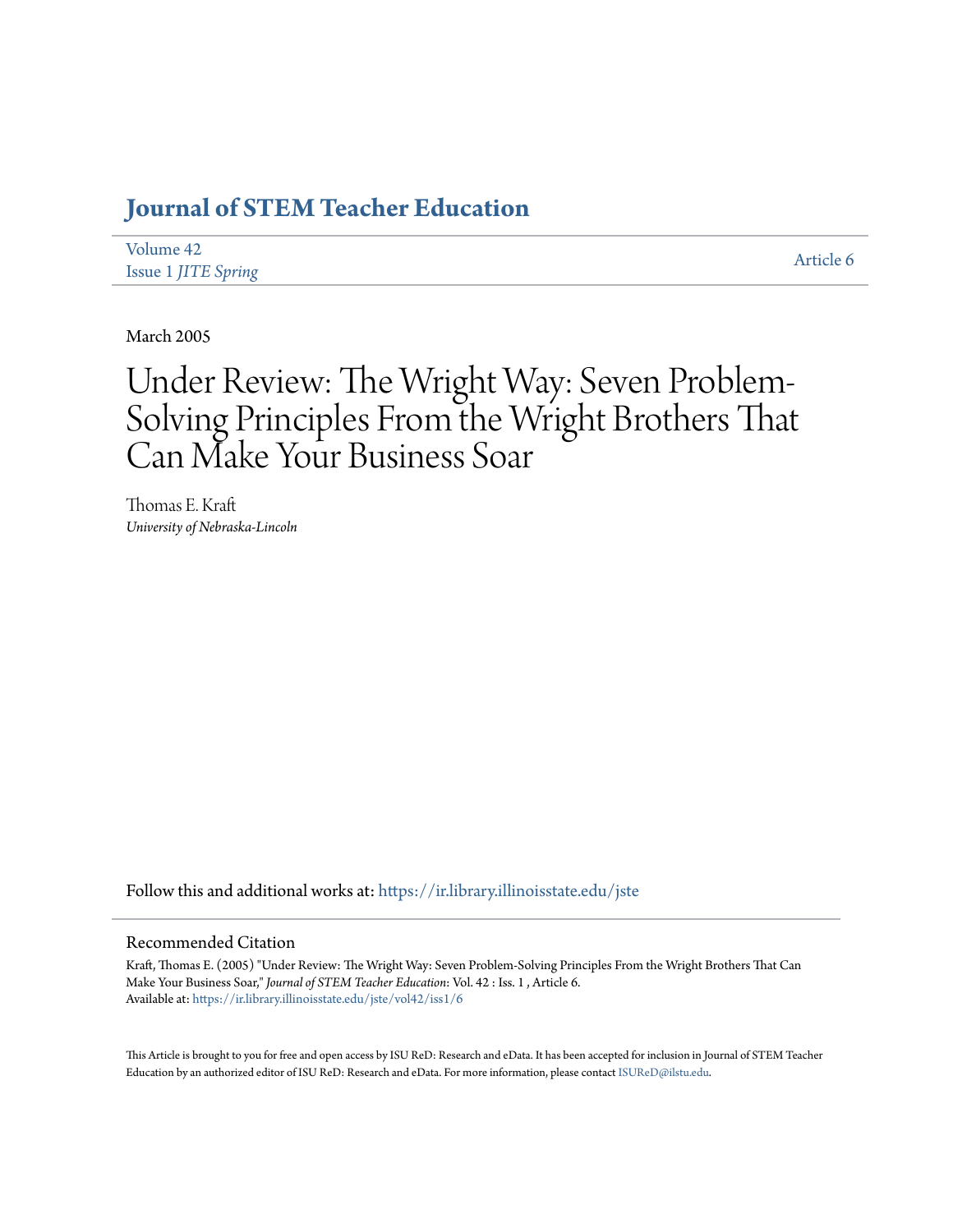### **REVIEW**

*The Wright Way: Seven Problem-Solving Principles from the Wright Brothers That Can Make Your Business Soar* By Mark Eppler Format: Hardcover, 205 pp. ISBN: 0-8144-0797-8 Publisher: AMACOM

> Reviewed by Thomas E. Kraft University of Nebraska-Lincoln

I have yet to read something about the Wright brothers that is not interesting as well as instructive. Mark Eppler's *The Wright Way* (2004) is a book as much about invention and problem solving in technology as it is about business. As a former military aviator myself, a study of the Wright brothers strikes in me a particularly responsive chord. As an instructor in technology education, that chord continues to resonate because of the Wrights' hands-on, minds-on problem solving abilities.

Eppler introduces this book with a brief review of heavierthan-air manned flight at the turn of the twentieth century. At that time, a number of key players were pursuing the problem of manned flight and, as good students, the Wright brothers studied the work and results of these other inventors. Additionally, Eppler briefly profiles the personalities of these two men. He indicates that it was not Orville and Wilbur Wright individually who invented the airplane, but the Wright brothers as an entity. There is much to be said about how their combined talents complemented each other, and if not for this symbiosis, it is unlikely they would have succeeded. The author concludes his introduction with a list of skills, both mechanical and conceptual, that define the problem solving abilities of the Wright brothers. Explanations of this set of skills comprise the core of the text and delineate a problem solving model Eppler calls *The Wright Way.*

\_\_\_\_\_\_\_\_\_\_\_\_\_\_\_\_

Volume 42 Number 1 2005

67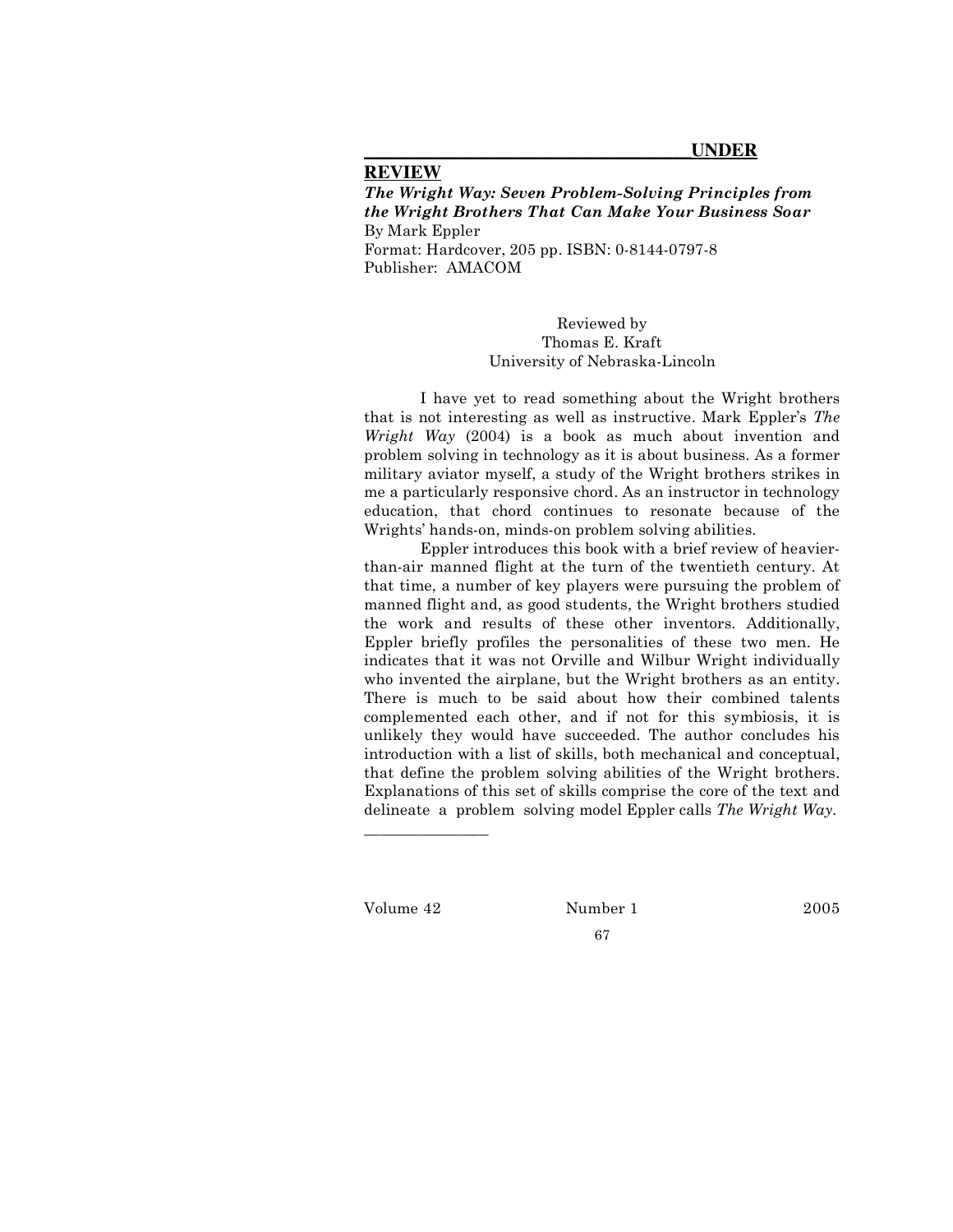Kraft is Lecturer/Coordinator for Industrial Technology Education at the University of Nebraska-Lincoln. Kraft can be reached at tkraft2@unl.edu.

On December 8, 1903 an editorial in *The New York Times* predicted that manned flight was achievable, but only if scientists and mathematicians worked on it around-the-clock for the next "one to ten million years." Less than ten days later, on December 17 at the sand dunes called Kill Devil Hills near Kitty Hawk, North Carolina, the Wright brothers made their first flights. Eppler says, "It would be like Neil Armstrong landing on the moon in a craft he had built himself and paid for with a part-time job" (p 15). With the exception of the engine, built by a mechanic who worked for the Wright brothers, Orville and Wilbur Wright designed and built their own aircraft as well as taught themselves to fly. There is little doubt today that the Wright brothers discovered the secrets of heavier-than-air manned flight. There is even less doubt regarding the enormous impact this technology has had on society. The author defines the Wrights' achievement as the event of the century, and as a result he developed seven problem solving principles based on the Wright brothers' approach to inventing the airplane. These principles include forging, the principle of constructive conflict; tackling the tyrant, the principle of worst things first; fiddling, the principle of inveterate tinkering; mind-warping, the principle of rigid flexibility; relentless preparation, the principle of forever learning; measuring twice, the principle of methodical meticulousness; and force multiplication, the principle of equitable teamwork. These principles are each given a chapter in the book for further explanation.

Before reviewing the seven principles, Eppler provides additional historical background on the Wright brothers in the second chapter. The hook for this chapter is a common question that has intrigued writers and historians regarding the Wright brothers: Why was it that Wilbur and Orville Wright, two bicycle makers with little formal training, succeeded where many formally trained experimenters failed? There are many pieces to this puzzle. Part of the answer is found in their upbringing in a rich family environment. Another part is the inventive spirit that existed in Dayton, Ohio where the Wright brothers lived and worked. By 1900, Dayton ranked first in the U.S. for patents secured per capita. Also, there was the Wright brothers' bicycle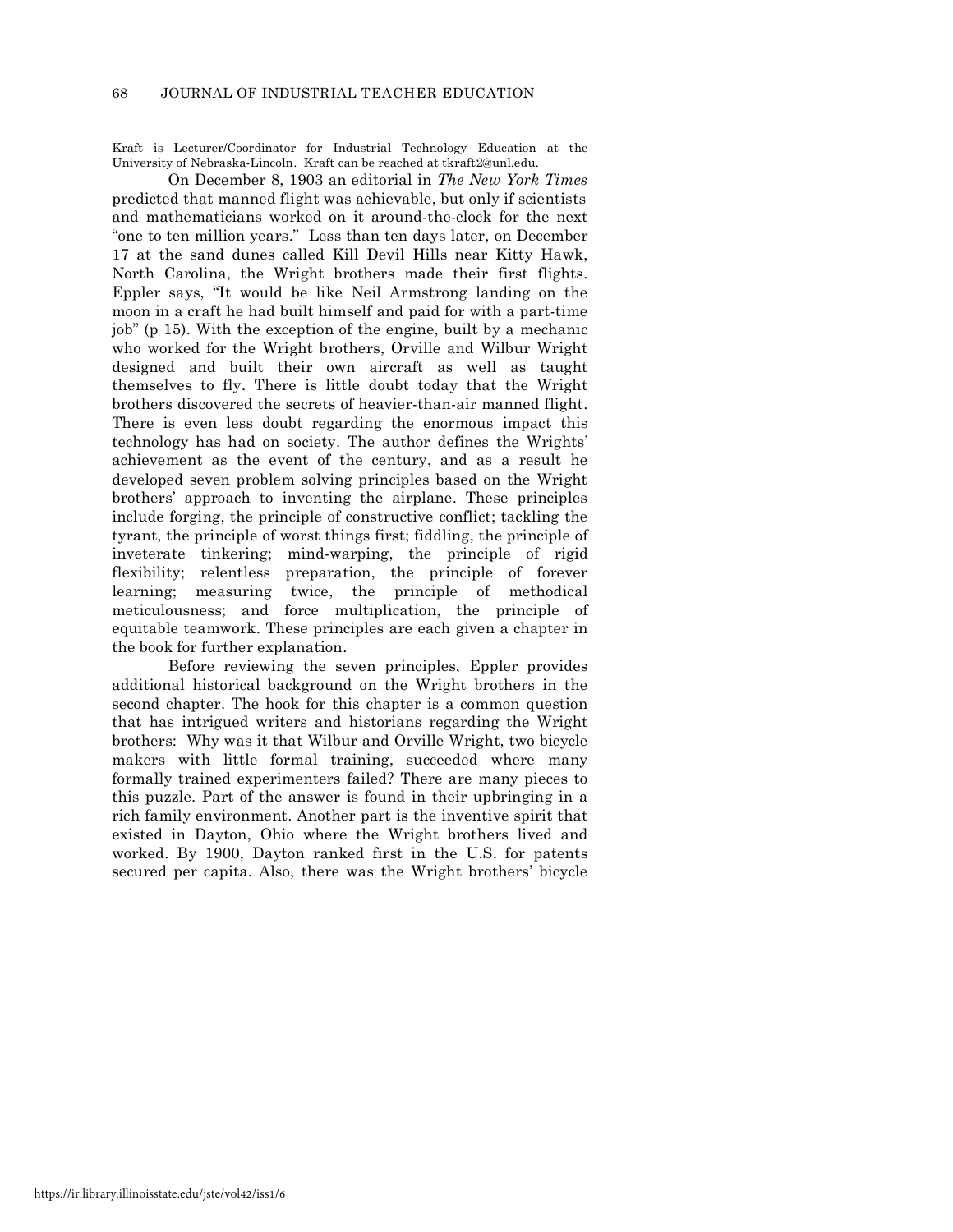#### Under Review 69

expertise and their understanding of balance and control which they applied to the airplane. According to Jakab, "One of the primary breakthroughs the Wrights made was the realization that a positive means of controlling, or balancing, an aircraft must be devised before any significant progress on the flying machine could be made" (1990, p.9). These explanations just begin to answer the question of why Wilbur and Orville Wright. The rest of this book provides more to understanding their collective genius.

Chapter 3, "Forging, the Principle of Constructive Conflict," describes a refreshing strategy for settling disputes in these days of political correctness. The Wright brothers often engaged in heated debates to hammer out new ideas or to solve problems. They would argue so intensely that it would surprise those who might be passing by or sitting in the next room. The Wright brothers called this "scrapping," and it served as an effective way of tossing ideas back and forth as well as a means of forging new ones. Eppler indicates that "the best companies, rather than avoiding conflict, embrace it. They see it as a vital energy source that fuels everything from new product ideas to the marketing strategies that sell them" (p.59). It is important to note that this worked for the Wright brothers because of the deep mutual respect and trust they shared with each other. It was as an effective problem solving tool for them. However, today many organizations exist in a climate that avoids confrontation for purposes of consensus and unity. In these cases, Eppler provides a number of "things to consider" before forging ahead with this principle.

To find the solution to heavier than air flight, the Wright brothers needed to identify a number of subsets within the overall problem. The subsets included wing design, propulsion and power, balance and control, and flying skill. Many of the experimenters who preceded the Wright brothers focused on power and propulsion and neglected balance and control. As mentioned earlier, the Wrights identified balance and control as the initial problem they needed to solve before the others. Eppler calls this "Tackling the Tyrant, the Principle of Worst Things First." In short, "It's that part of the problem that, if left unsolved, will prevent solution of the whole" (p.71). Chapter 4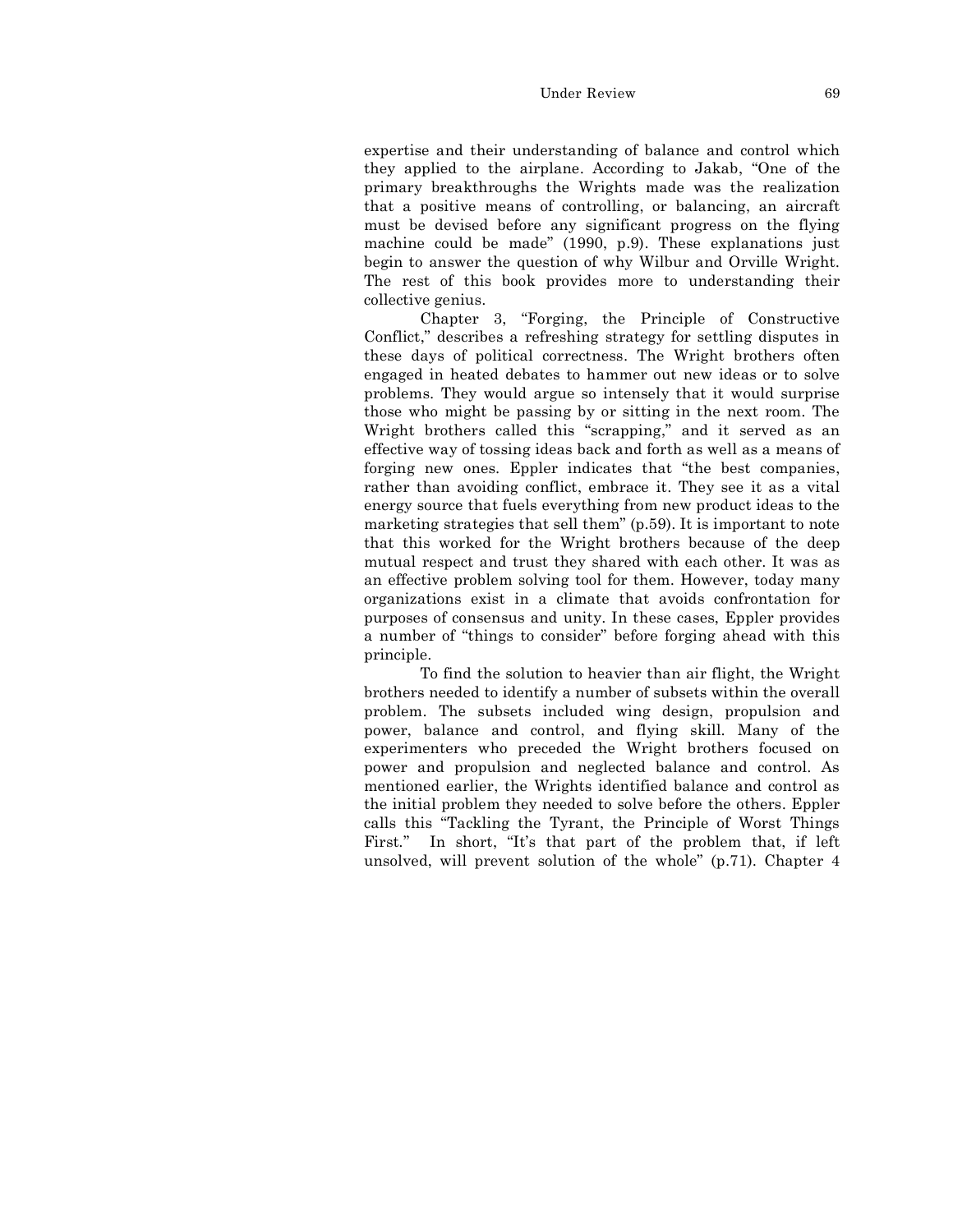outlines ways for identifying the "tyrant" and then working this part of the problem first.

"Fiddling, The Principle of Inveterate Tinkering" is hands-on as well as minds-on. It includes tactile, conceptual, and hybrid tinkering. Tactile tinkering is the act of working hands-on with something with an eye to figuring it out or improving upon it. Conceptual tinkering is a creative process that takes place in the mind's eye. And hybrid tinkering concerns "merging the senses (seeing, feeling, touching, smelling) with the imagination to create new possibilities and connections" (p.90). The Wright brothers habitually tinkered as a means of looking for connections, comparisons, and contrasts. According to Crouch, "It is clear that they had a considerable local reputation for solving standard mechanical problems in unconventional ways" (1992, p.85). Eppler sees this form of problem solving as a lost art, but argues that this art should be part of every company's problem solving strategy. In this chapter, the author provides tips to make this process effective in an organization.

Wing warping is a concept the Wright brothers used to twist the wings of an airplane so that it would turn or roll in flight. Wilbur first developed this idea from observing the box of a bicycle inner tube when it was manipulated by hand. The Wright brothers were creative thinkers who were able to think outside the box. Eppler describes "Mind Warping, the Principle of Rigid Flexibility" as the ability to slip between the abstract and concrete in order to solve problems. Here, he provides several tips for individuals as well as organizations to apply this concept.

Three additional principles are outlined in chapters 7 to 9 to include "Relentless Preparation," "Measure Twice," and "Force Multiplication." Briefly, "Relentless Preparation, the Principle of Forever Learning" means the more information you have about a problem the better you can understand and define it. "Measure Twice, the Principle of Methodical Meticulousness" is exemplified by the records kept by the Wright brothers. "They knew exactly what they did. They knew exactly when they did it. They knew how they did it. They knew why they did it" (p.149). And "Force Multiplication, the Principle of Team Equity" applies to people with a common goal who are "powered by team equity: trust, effort, profits, power, and honor" (p.151). In a business sense